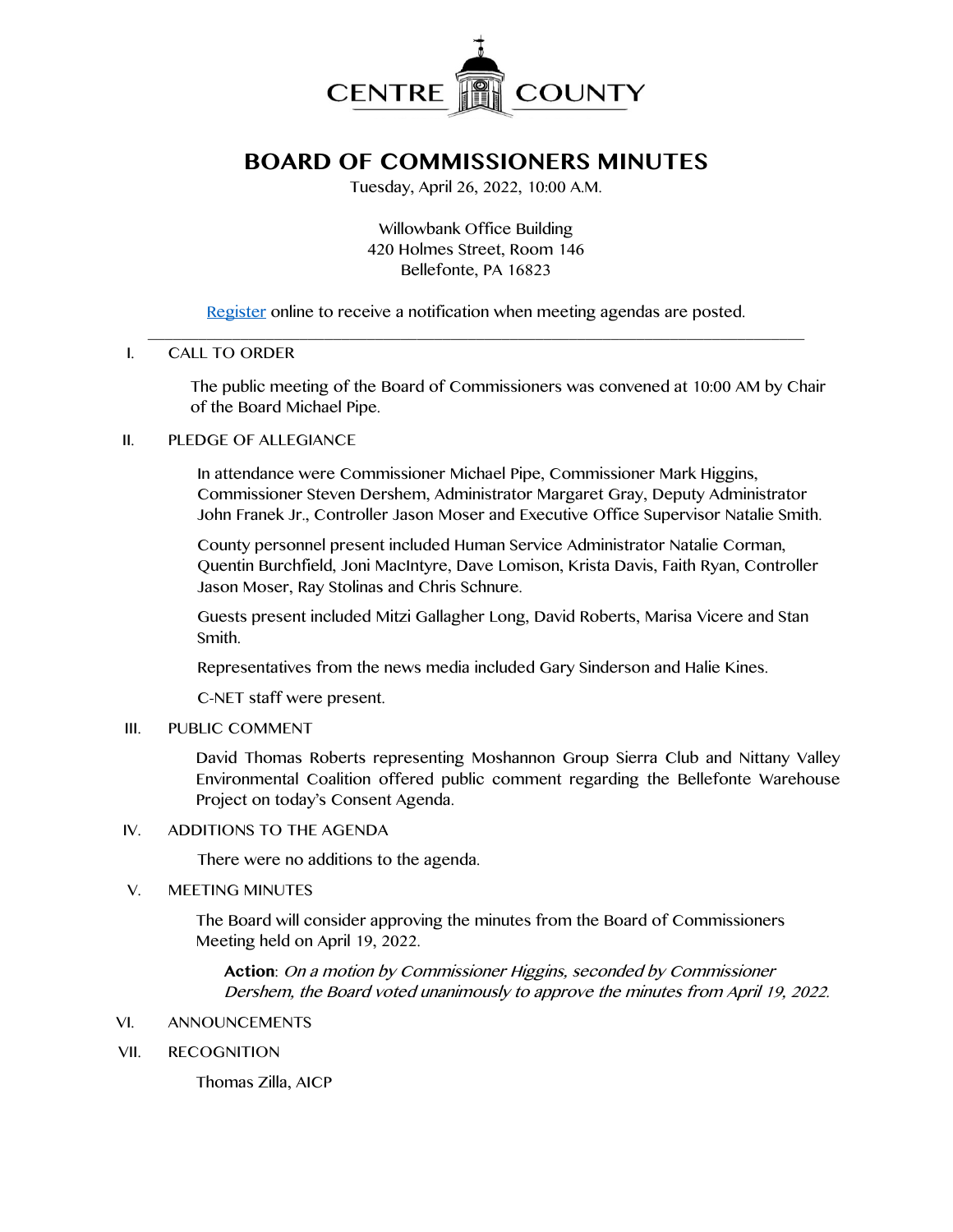Commissioner Pipe recognizes Tom who has been with the Centre County Metropolitan Planning Organization and Council of Governments for 32 years. He has been an asset to transportation needs and community development and wish him the best with his retirement.

#### VIII. PROCLAMATION

Proclamation 14 of 2022 – Proclaiming **May 2022** as **Mental Health Awareness Month** in Centre County. Human Service Administrator Natalie Corman and Marisa Vicere of the Jana Marie Foundation joined the Board to raise awareness of community resources, education, support and treatment.

**Action:** On a motion by Commissioner Higgins, seconded by Commissioner Dershem, the Board voted unanimously to adopt Proclamation 14 of 2022.

## IX. AMERICAN RESCUE PLAN ACT (ARPA)

- X. BIDS AND PROPOSALS
	- A. Centre County Meals Program Director of Aging Quentin Burchfield joined the Board for the opening of bids for the invitation for bids to provide congregate, in-home, and shelf stable meals to older persons in Centre County – Dept. 521.

**Action:** On a motion by Commissioner Higgins, seconded by Commissioner Dershem, the Board voted unanimously to table the IFB – Centre County Meals Program until Tuesday, May 3, 2022.

B. Homemaker Services and OPTIONS Program – Director of Adult Services Faith Ryan and Director of Aging Quentin Burchfield joined the Board to recommend contract award for the Request for Proposals. Four providers submitted a response to the request for proposals, following review each meet the qualifications and are recommended for contract. Quentin noted that there are approximately 45 individuals on a wait list for services. After contract negotiations, the County will be able to provide services for all of those individuals – Dept. 501/521.

**Action:** On a motion by Commissioner Higgins, seconded by Commissioner Dershem the Board voted unanimously to enter into contract negotiations for the RFP – Homemaker Services and OPTIONS Program.

## XI. CONTRACTS – AUTHORIZATIONS

- A. Human Services
	- i. Adult Services Director Faith Ryan asked the Board to consider approval of the fiscal year 2020 Pennsylvania Housing Affordability and Rehabilitation Enhancement Fund (PHARE) Grant Fund close-out report for the Pennsylvania Housing Finance Agency (PHFA) for a total of \$16,000, which is State funded for the period of July 10, 2021 to January 10, 2023 – Dept. 501.

**Action:** On a motion by Commissioner Higgins, seconded by Commissioner Dershem, the Board voted unanimously to approve the fiscal year 2020 Pennsylvania Housing Affordable and Rehabilitation Enhancement Fund Grant close-out for PHFA.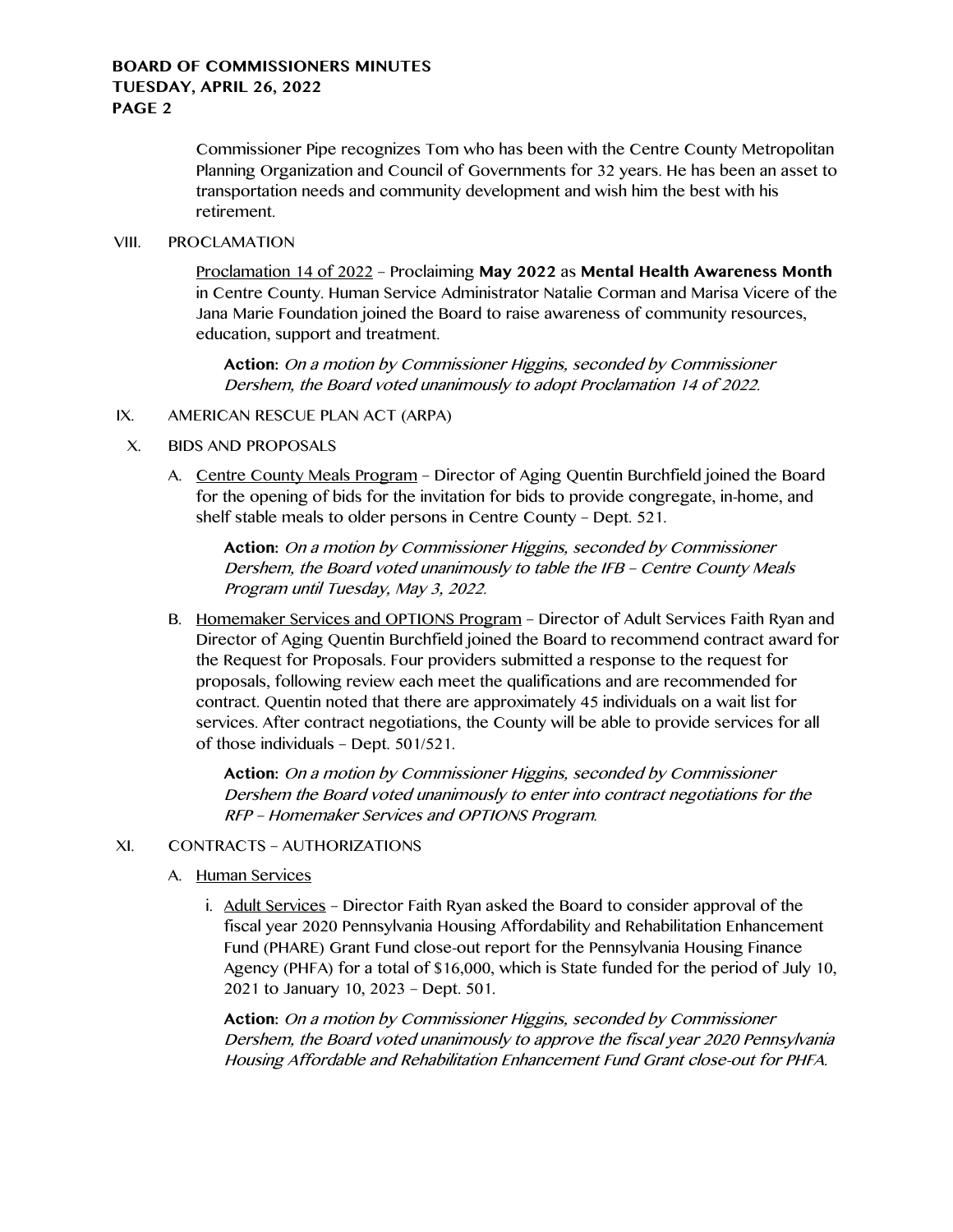ii. Transportation – Director Dave Lomison asked the Board to consider acceptance of the fiscal year 2020-2021 Medical Assistance Transportation Program (MATP) final allocation from the PA Department of Human Services in the amount of \$657,214, which is State funded for the period of July 1, 2020 to June 30, 2021 – Dept. 531.

**Action:** On a motion by Commissioner Higgins, seconded by Commissioner Dershem, the Board voted unanimously to add the MATP final allocation for the fiscal year 2020-2021 to next week's Consent Agenda.

B. Human Resources – Risk Manager Krista Davis asked the Board to consider approval of an agreement between Centre County and Capital Blue Cross to provide wellness programs for the period of April 14, 2022 to April 14, 2023 – Dept. 114.

**Action:** On a motion by Commissioner Higgins, seconded by Commissioner Dershem, the Board voted unanimously to approve the agreement between Centre County and Capital Blue Cross.

- C. Planning and Community Development
	- i. Chris Schnure presented a Memorandum of Understanding (MOU) for the final subdivision plan of Deerhaven Phase 3B CCPCDO File No. 35-22. This proposal represents the next phase of the Deerhaven Subdivision, showing an additional fourteen residential lots and one open space lot with corresponding infrastructure comprising a total of 6.497 acres. This subdivision is located in Walker Township, north of Zion Back Road (T-461) and east of Ten Point Path serving the existing Deerhaven Subdivision, approximately one mile east of the Zion Back Road intersection with State Route 64 – Dept. 151.

**Action:** On a motion by Commissioner Higgins, seconded by Commissioner Dershem, the Board voted unanimously to add the MOU for the Deerhaven Subdivision Phase 3B to next week's Consent Agenda.

Director Ray Stolinas joined the Board with Mitzi Gallagher Long of SEDA COG to present the following items:

- ii. Community Development Block Grant (CDBG) sub-grantee agreement for fiscal year 2020 between the County and Penn Township for a total of \$202,067 for the period of March 14, 2022 to March 14, 2024 – Dept. 817.
- iii. Community Development Block Grant (CDBG) sub-grantee agreement for fiscal year 2020 between the County and Haines-Aaronsburg Municipal Authority for a total of \$76,000 for the period of April 1, 2022 to April 1, 2024 – Dept. 817.
- iv. Community Development Block Grant (CDBG) sub-grantee agreement for fiscal year 2020 between the County and Bellefonte Borough for a total of \$88,112 for the period of March 1, 2022 to March 2, 2024 – Dept. 817.
- v. Community Development Block Grant (CDBG) sub-grantee agreement for fiscal year 2021 between the County and Penn Township for a total of \$117,000 for the period of March 14, 2022 to March 14, 2024 – Dept. 817.
- vi. Community Development Block Grant (CDBG) sub-grantee agreement for fiscal year 2021 between the County and Haines-Aaronsburg Municipal Authority for a total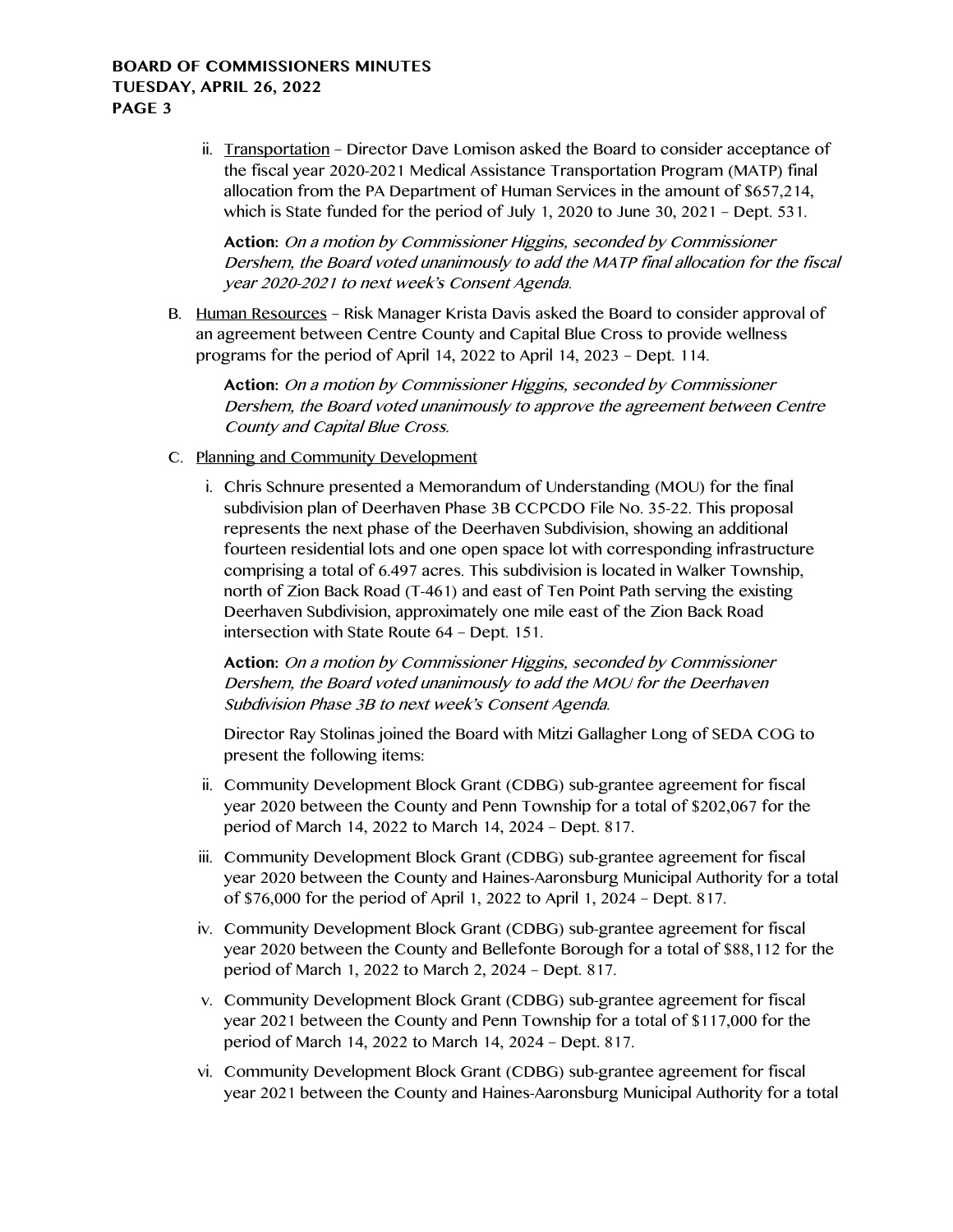of \$124,000 for the period of April 1, 2022 to April 1, 2024 – Dept. 817.

vii. Community Development Block Grant (CDBG) sub-grantee agreement for fiscal year 2021 between the County and Bellefonte Borough for a total of \$96,977 for the period of March 1, 2022 to March 2, 2024. – Dept. 817.

**Action:** On a motion by Commissioner Higgins, seconded by Commissioner Dershem, the Board voted unanimously to add the Planning and Community Development items ii-vii to next week's Consent Agenda.

## XII. CONSENT AGENDA

**Action:** On a motion by Commissioner Higgins, seconded by Commissioner Dershem, the Board voted unanimously to approve this week's Consent Agenda, items A-D.

- A. Register of Wills Agreement with RBA Professional Data Systems to make modifications to the Marriage License screen to comply with National Voter Registration Act (NVRA) for a total of \$2,750 – Dept. 224.
- B. Recorder of Deeds Agreement with RBA Professional Data Systems for integration of CSC's IRecord software electronic recording service for a total of \$9,000 – Dept. 133.
- C. District Attorney Contract renewal of District Attorney's Office for professional liability insurance through the National District Attorney's Association for a total of \$30,174 for the period of June 6, 2022 through June 5, 2023 – Dept. 221.
- D. Correctional Facility Memorandum of Understanding (MOU) between Centre County Correctional Facility and the Pennsylvania State Police to investigate all Prison Rape Elimination Act (PREA) allegations – Dept. 333.
- E. Planning and Community Development Memorandum of Understanding (MOU) for the preliminary and final land development plan for Bellefonte Warehouse located in Benner Township; CCPCDO File No. 44-22. This proposal constitutes a final plan submission showing the development of a fulfillment center warehouse being 1,080,289 sq. ft. along with the corresponding infrastructure located on lot 12R (103.5645 acres) at the end of Penntech Drive and Industrial Drive (T-520) within the Benner Commerce Park – Dept. 151.

# **Action:** On a motion by Commissioner Higgins, seconded by Commissioner Dershem, the Board voted unanimously to approve item E, with discussion.

Commissioner Dershem expressed concern about what will be transported, shipped or warehoused at this facility. He is in support of business and private property land use, but the community deserves some answers. The Board learned of this just last week and there is a non-disclosure agreement that prevents them from knowing more at this time. At this time, Commissioner Pipe reiterated that all the Board knows is that this will be a warehouse for ecommerce and Suncap are the developers at this point.

Commissioner Dershem asked Chris Schnure to provide what the next steps forward would look like.

Chris explained Pennsylvania has the Pennsylvania Municipalities Planning Code, the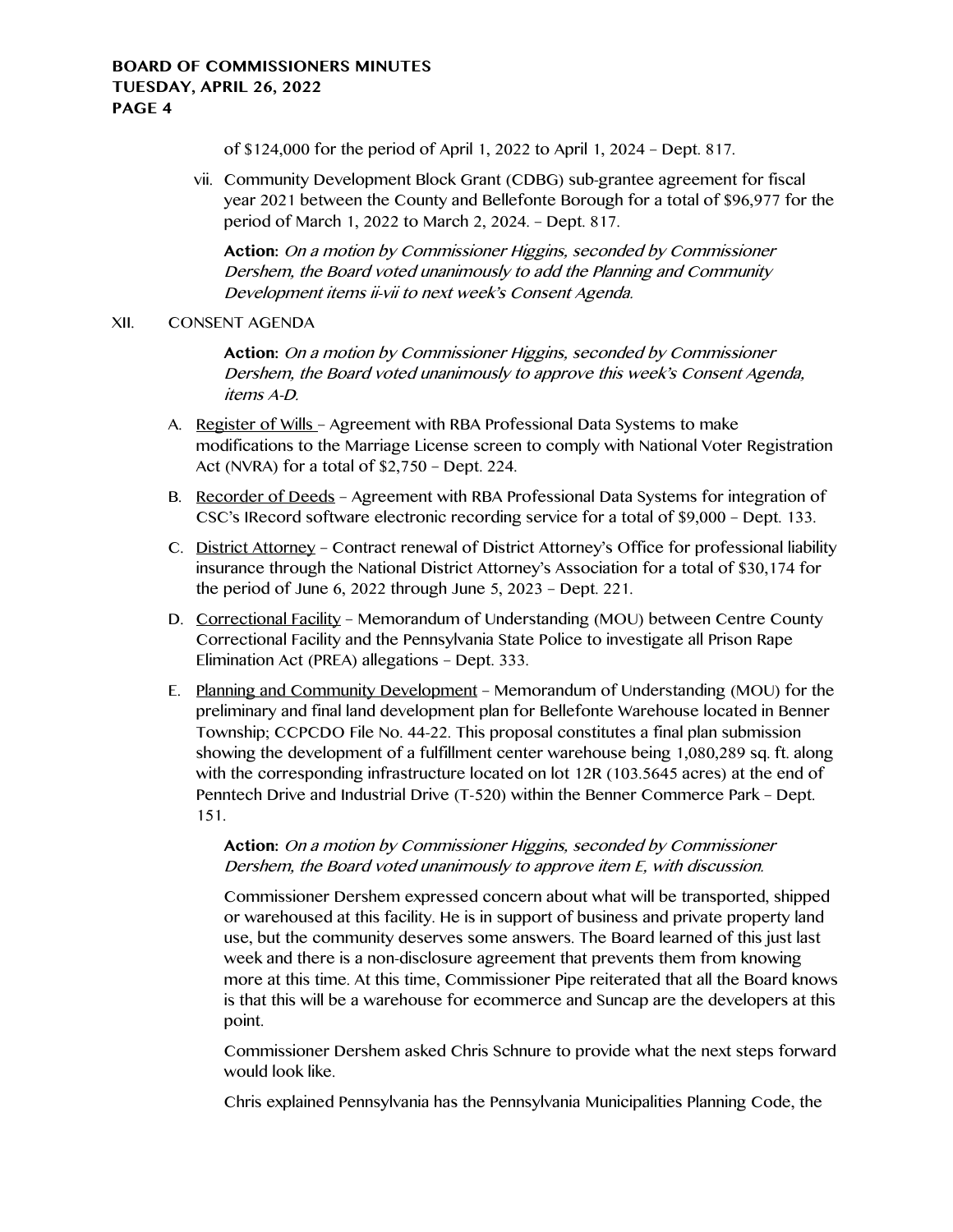enabling legislation that allows municipalities, townships, boroughs and counties to adopt land use controls such as subdivision, land development and zoning.

Chris explained there are 35 municipalities in Centre County, of those 25 do not have their own sub-division land development ordinance and by default, those municipalities fall under the county's regulations. Benner Township has not adopted a subdivision land development ordinance (SALDO) but has their own stormwater management ordinance that supersedes the County's. They have also adopted a zoning ordinance with requirements for lighting, landscaping, and impervious coverage. Being an industrial park, developers are allowed up to 80% impervious coverage. Other requirements are in place with the Township in regard to driveway permits and standards, traffic impacts and standards. The County Planning Commission will also require a copy of the approval document. They will not approval a plan until they have proof of all required approvals.

Commissioner Pipe explained that after presentation last week, the Board learned that this was previously on a Benner Township meeting agenda and will move through the appropriate process. The action today allows the County and Township Engineer to work in collaboration as the project proceeds toward final development.

National Pollutant Discharge Elimination System (NPDES) Permit will also review the plans. Thermal impacts are also addressed as well by NPDES.

David Thomas Roberts thanked the Board for taking this seriously.

- XIII. LIQUID FUELS FEE FOR LOCAL USE
- XIV. CHECK RUN

Check run in the amount of \$4,788,356.28 dated April 22, 2022.

**Action:** On a motion by Commissioner Higgins, seconded by Commissioner Dershem, the Board voted unanimously to approve the check run dated April 22, 2022.

# XV. ADMINISTRATOR'S REPORT

Administrator Margaret Gray announced that the AMI COVID-19 Testing Site will move to the former Subway Building in Bellefonte on Friday, April 29.

## XVI. LETTER OF SUPPORT

Director of Planning and Community Development Ray Stolinas presented an attestation letter for the County's partnership with Chesapeake Conservancy on a restoration project on the King Farm located at 135 Fox Gap Road, Rebersburg, PA 16872 for a total of \$31,507 of in-kind match provided through the Pennsylvania Department of Environmental Protection county action plan funds.

**Action:** On a motion by Commissioner Higgins, seconded by Commissioner Dershem, the Board voted unanimously to approve the attestation letter for the partnership with Chesapeake Conservancy on a restoration project on the King Farm.